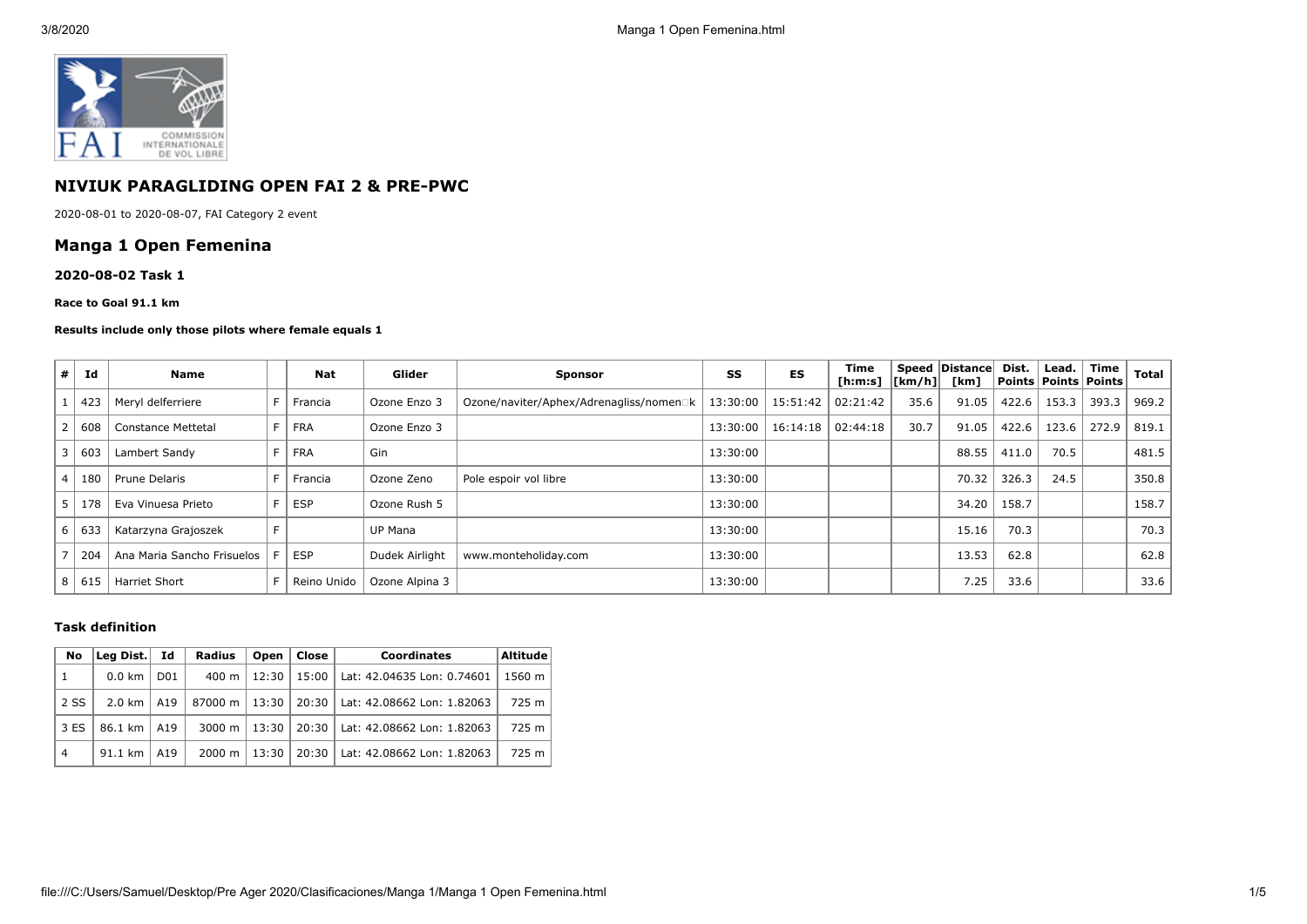**Pilots not yet processed (NYP)**

**Id Name**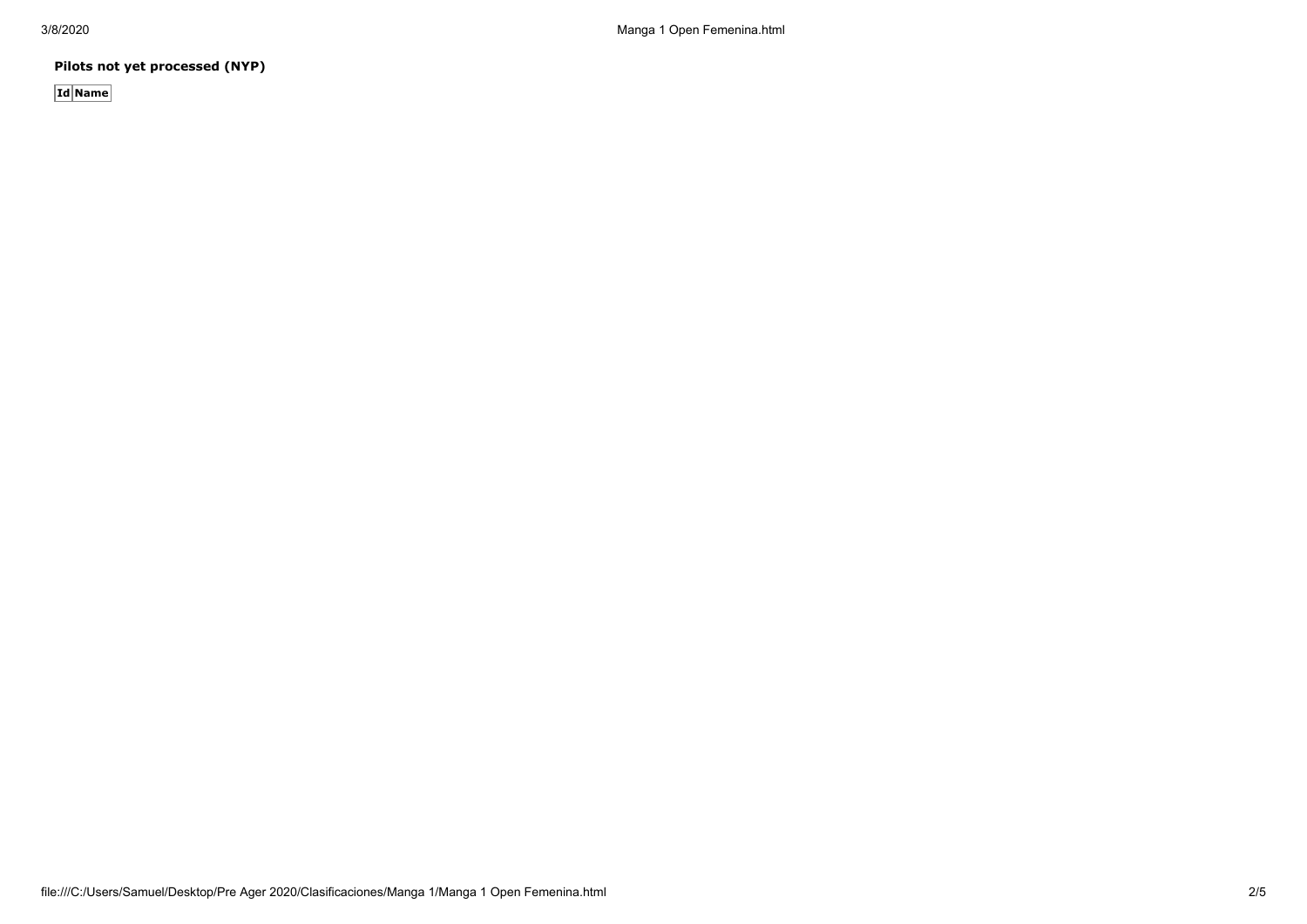### **Task statistics**

| param                           | value                     |
|---------------------------------|---------------------------|
| ss_distance                     | 84.03                     |
| task_distance                   | 91.052                    |
| launch_to_ess_distance          | 86.051                    |
| no_of_pilots_present            | 103                       |
| no_of_pilots_flying             | 103                       |
| no_of_pilots_lo                 | 55                        |
| no_of_pilots_reaching_nom_dist  | 81                        |
| no_of_pilots_reaching_es        | 48                        |
| no_of_pilots_reaching_goal      | 48                        |
| sum_flown_distance              | 7054.729                  |
| best dist                       | 91.052                    |
| best_time                       | 2.3167                    |
| worst_time                      | 3.0661                    |
| qnh_setting                     | 1013.25                   |
| no_of_pilots_in_competition     | 105                       |
| no_of_pilots_landed_before_stop | 0                         |
| sum_dist_over_min               | 6642.729                  |
| sum_real_dist_over_min          | 6642.729                  |
| sum_flown_distances             | 7054.729                  |
| best_real_dist                  | 91.052                    |
| last_start_time                 | 2020-08-02T13:30:00+02:00 |
| first_start_time                | 2020-08-02T13:30:00+02:00 |
| first_finish_time               | 2020-08-02T15:49:00+02:00 |
| max_time_to_get_time_points     | 3.8387                    |
| goalratio                       | 0.466                     |
| arrival_weight                  | 0                         |
| departure_weight                | 0                         |
| leading_weight                  | 0.162                     |
| time_weight                     | 0.4154                    |
| distance_weight                 | 0.4226                    |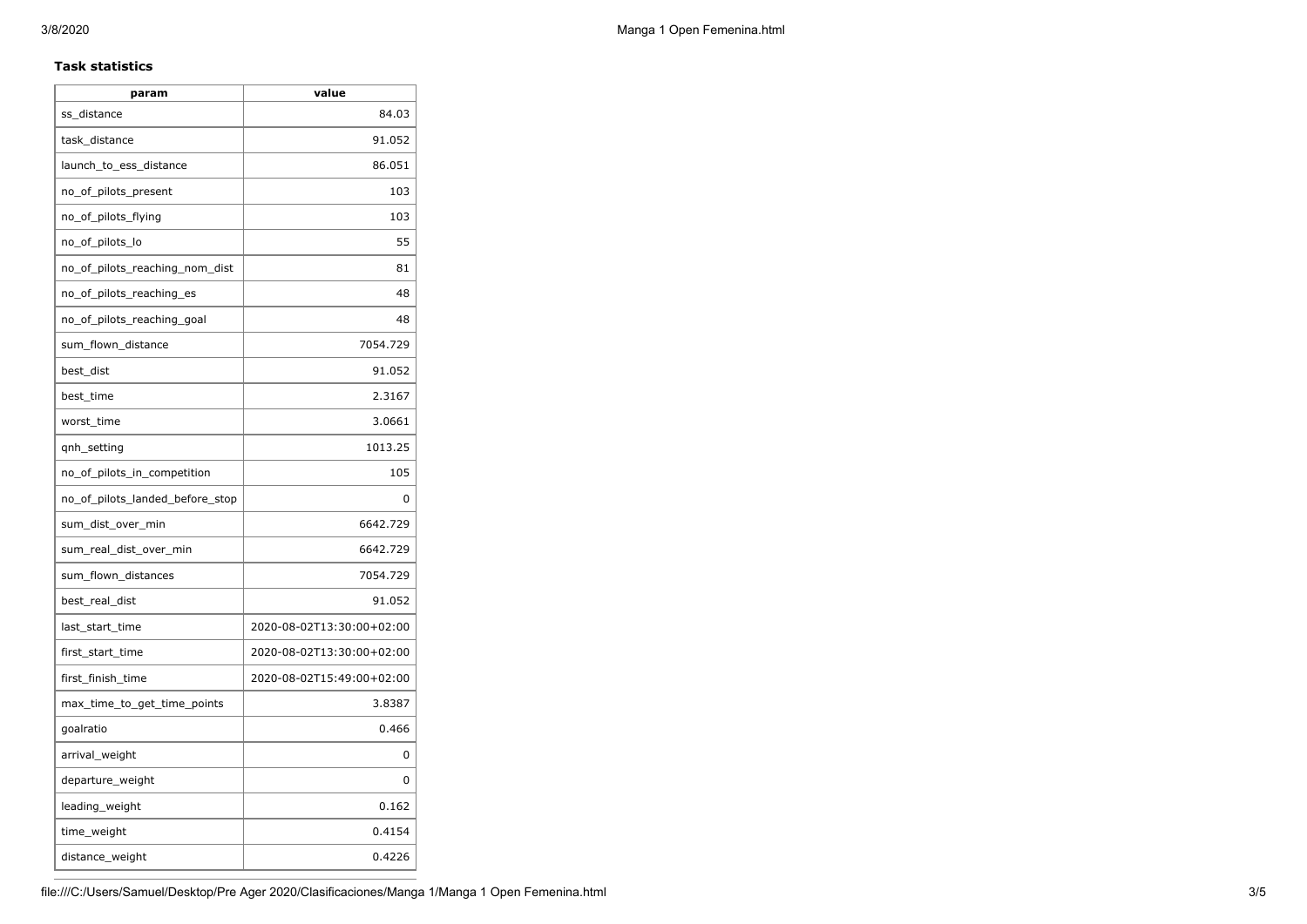| param                        | value   |
|------------------------------|---------|
| smallest_leading_coefficient | 1.4551  |
| available_points_distance    | 422.572 |
| available_points_time        | 415.428 |
| available_points_departure   | 0       |
| available_points_leading     | 162     |
| available_points_arrival     | 0       |
| time_validity                | 1       |
| launch_validity              | 1       |
| distance_validity            | 1       |
| stop_validity                | 1       |
| day_quality                  | 1       |
| ftv_day_validity             | 0.9876  |
| time_points_stop_correction  | O       |

## **Scoring formula settings**

| param                                        | value        |
|----------------------------------------------|--------------|
| id                                           | GAP2020      |
| use_distance_points                          | $\mathbf{1}$ |
| use_time_points                              | 1            |
| use_departure_points                         | 0            |
| use_leading_points                           | 1            |
| use arrival position points                  | 0            |
| use_arrival_time_points                      | 0            |
| time points if not in goal                   | 0            |
| jump_the_gun_factor                          | 0            |
| jump_the_gun_max                             | 0            |
| use 1000 points for max day quality          | 0            |
| normalize_1000_before_day_quality            | 0            |
| time_validity_based_on_pilot_with_speed_rank | 1            |
| bonus_gr                                     | 4            |
| no pilots in goal factor                     | 0.8          |
| task_stopped_factor                          | 0.7          |